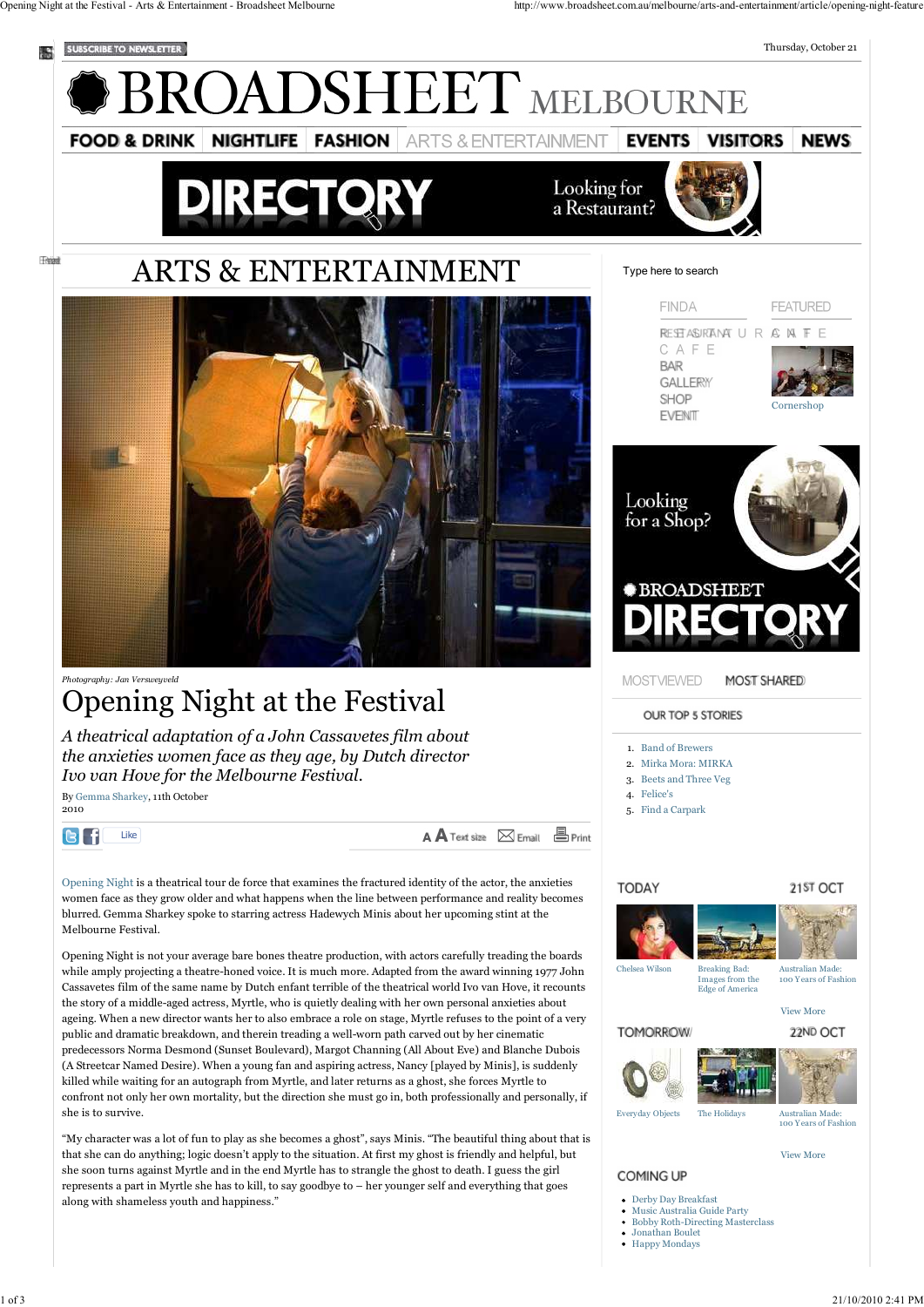Director van Hove has often been accused of sensationalism and shock tactics in order to draw in the crowds, and is reputed to have a confrontational style of directing – he has said that he likes to "to push [the actors] to their limits to provoke an extreme but meaningful performance". In the case of Minis' part in the play, in addition to portraying the gamut of human emotion, there is full-frontal nudity.

"I had never done it before and at first I was really afraid," says Minis. "But the scene was short and they turned the lights low so it was okay. My character is an exhibitionist and she wants to be desired by everyone, so taking off all her clothes is definitely something she would do. And Ivo is an amazing director; he's like a fish in water. Usually directors are very specific about a performance, but he gave me more freedom than ever before. He let me find out for myself how I would react in different situations. He gave me a lot of trust."

What is also interesting about van Hove is that he seems to really understand not only women's anxieties about ageing and mortality, but also the plight of the actor and the difficulty that comes from having an identity that is fractured during and after performance. Using technology as well as a powerful script, the play effectively explores the question of where the line between the actor and the character lies?

"When he would direct us it would be amazing how much he knew, how much he understood," says Minis. "He really gets inside your head. He'd say things like 'Now you're with this girl and you're thinking: Oh, you're prettier than me...' They were typical women's thoughts and I thought 'How do you know we think like that?' He sees people so clearly and understands what's going on in inside them – that's what makes him so amazing".

In addition to his skills as a director, van Hove uses technology, a powerful set design and a moody soundtrack by Neil Young in order to give the play's narrative more impact. By using film screens to provide close-ups of the actors' faces – much like the Greeks used masks – and the dramatic ploy of a play-withina-play, the audience is left unsure as to where each scene begins and ends. In this way he destabilises and disorientates the viewer, giving us a window into the actors' own difficulties in distinguishing what is performance and what is real.

Minis is effusive on this aspect. "It was a dream for the designer and Ivo to build a theatre-within-a-theatre, to show the inside world of actors, the private scenes that go on between shooting and on-stage parts. Those intimate moments, the before and after, all the interesting parts of the acting world which seem improvised in the play are actually real and scripted. And the screens give the audience the chance to see close-ups of the actors' faces and choose whether to watch the acting on stage, or on the screen. You can look right into the actors' eyes, and given that this is such an emotional production that's really something special."

FOLLOW US

BECOME A FAN



facebook